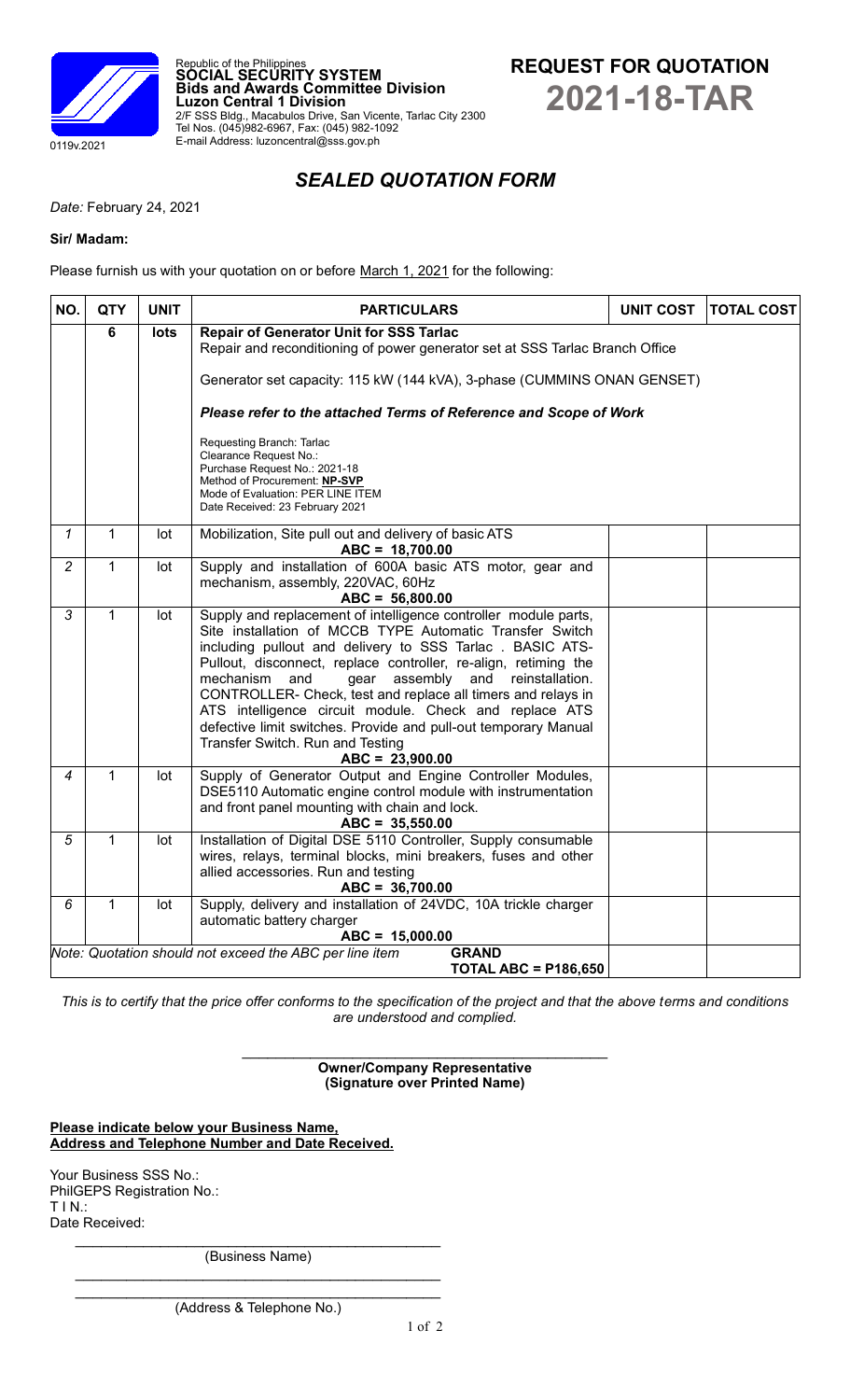**Delivery Terms:** 30 Calendar Days from receipt of approved Job Order / Purchase Order. Performance Security is required prior issuance of PO.

**Payment Terms:** Supplier shall be paid in accordance to Government Terms and upon delivery of

items/services and submission of billing documents **Price validity:** Three (3) months. Area of Delivery: Tarlac City, Tarlac

NOTE/S:

**1.) For canvass with an ABC of P100,000.00 and above,** the winning bidder is required to post a Performance/Warranty Security within Three (3) Calendar Days from receipt of Notice of Award equivalent to 5% Cash (Goods and Consulting Services) & 10% Cash (Infrastructure), Cashier's / Manager's Check, Bank Guarantee/Draft or 30% Surety Bond callable upon demand, of the contract price.

**2.)** The supplier is required to indicate his PhilGEPS Registration Number on the request for quotation form.

- **3.)** The SSS shall withhold the applicable taxes from the amount payable in accordance with the BIR regulations.
- **4.)** Please specify the brand name / model being offered.
- **5.)** Alternative offer is not allowed.
- **6.)** Award shall be on a "PER ITEM" basis.
- **7.)** Price quotation should be made with extra care taking into account the specification, unit and quantity to avoid errors. The offeror binds himself to this quotation's TERMS & CONDITIONS.
- **8.)** This canvass shall only determine the supplier who has the lowest bid for the amount of the Purchase Order (PO) and the check/fund transfer payable to the winning bidder shall be based on actual cost and up to the extent of the approved budget only.
- **9.)** For further inquiries, kindly call MS. MARIA TERESA C. SALUDADEZ, CEO I of Administrative, SSS Tarlac, (045)982-3402, tarlac@sss.gov.ph

*This is to certify that the price offer conforms to the specification of the project and that the above terms and conditions are understood and complied.*

> $\mathcal{L}_\text{max}$  , where  $\mathcal{L}_\text{max}$  and  $\mathcal{L}_\text{max}$  and  $\mathcal{L}_\text{max}$  and  $\mathcal{L}_\text{max}$ **Owner/Company Representative (Signature over Printed Name)**

**Please indicate below your Business Name, Address and Telephone Number and Date Received.**

Your Business SSS No.: PhilGEPS Registration No.: T I N.: Date Received:

> $\mathcal{L}_\text{max}$  , which is a set of the set of the set of the set of the set of the set of the set of the set of the set of the set of the set of the set of the set of the set of the set of the set of the set of the set of (Business Name)  $\mathcal{L}_\text{max}$  , which is a set of the set of the set of the set of the set of the set of the set of the set of the set of the set of the set of the set of the set of the set of the set of the set of the set of the set of

> $\mathcal{L}_\text{max}$  , which is a set of the set of the set of the set of the set of the set of the set of the set of the set of the set of the set of the set of the set of the set of the set of the set of the set of the set of (Address & Telephone No.)

Very truly yours,

**PRIMITIVO D. VERANIA, JR.** Division BAC Chairperson, Luzon Central 1

Canvassed by:

**MARIA TERESA C. SALUDADEZ** Signature over printed name

**Contact detail of Canvasser:** Telephone Number: (045) 982-3402 Email Address: tarlac@sss.gov.ph